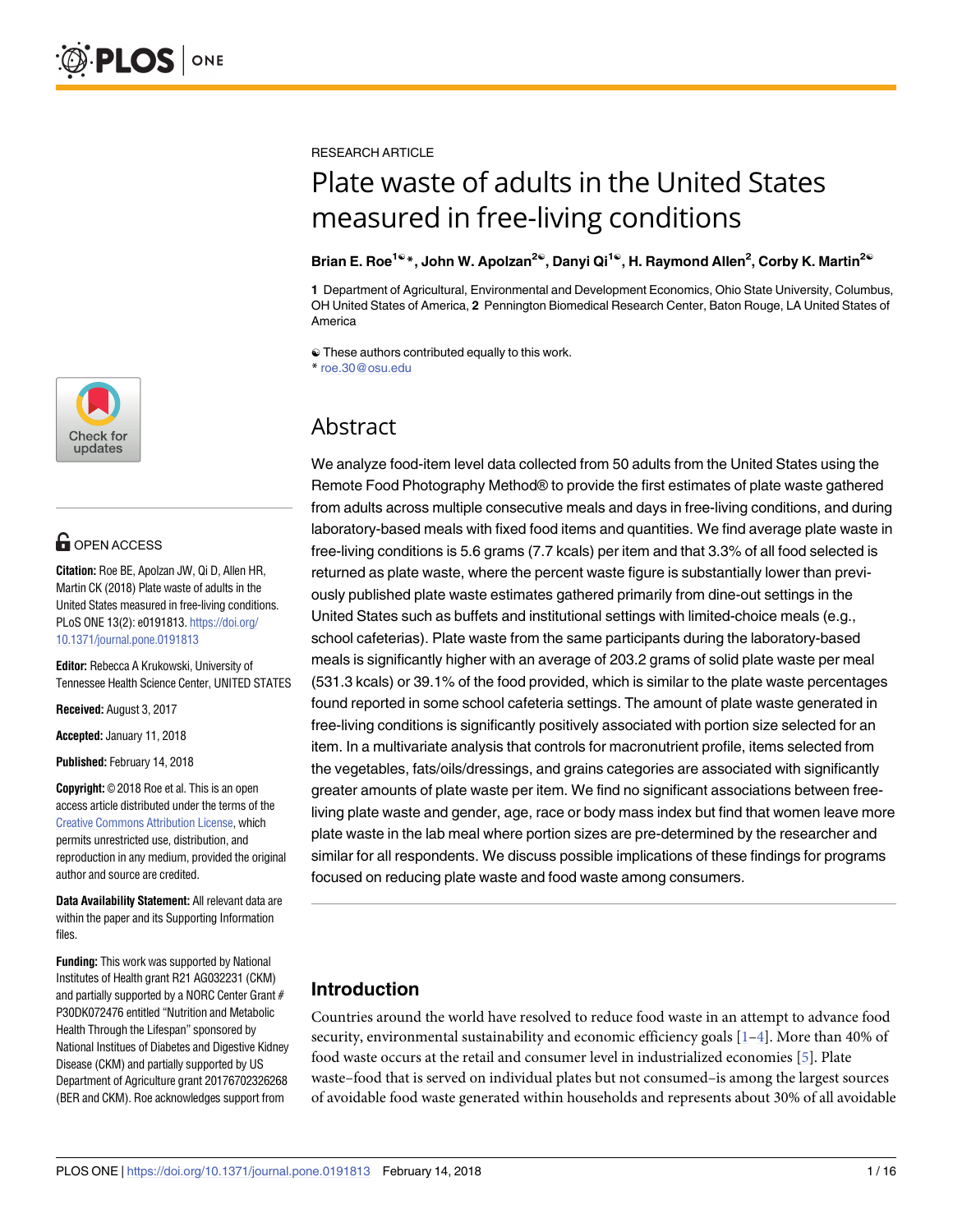<span id="page-1-0"></span>

the Van Buren program at Ohio State University and the Ohio Agricultural Research and Development Center. The funders had no role in study design, data collection and analysis, decision to publish, or preparation of the manuscript.

**Competing interests:** Louisiana State University and Pennington Biomedical Research Center have an interest in the intellectual property surrounding the Remote Food Photography Method and CKM HRA as inventors of the technology. No other authors have any conflicts to report. This does not alter our adherence to PLOS ONE policies on sharing data and materials.

household food waste in the United Kingdom, the country for which the most detailed analysis of household food waste is currently available [\[6–7\]](#page-14-0). Hence, understanding the amount, composition and patterns of plate waste in household settings may provide key insights for addressing the larger issue of avoidable household food waste.

Most plate waste studies from the United States have been conducted among children in schools that participate in the National School Lunch Program (NSLP). Buzby and Guthrie [[8\]](#page-14-0) summarize literature from a number of studies published in 2000 or earlier, and estimate that 12% of calories served in NSLP meals are plate waste and discarded. More recent studies of student plate waste from NSLP meals  $[9-16]$  yield higher estimates of plate waste ranging from a low of 12% among 6th graders for sliced and shredded cheese [\[15\]](#page-14-0) to 74% for the vegetable components of meals served to middle schoolers [[13](#page-14-0)] with the majority of plate waste estimates from these more recent studies exceeding 20%. Other studies involving students in different settings yield lower estimates of plate waste, including an estimate of 11% among girls aged 9–13 across both school and non-school meals captured via a mobile food record [[17](#page-14-0)] and an estimate among high school students at a school lunch buffet of 11% for meals served on standard plates and 20% for meals served on disposable plates [\[18\]](#page-14-0). Our group has measured food waste over consecutive days in several school cafeteria settings and has found that plate waste varied between 9% and 28% [[19–20\]](#page-14-0).

While each study provides key information on plate waste, estimates taken from students may not yield estimates that translate well to the broader food sector as (1) it only considers consumption patterns of students, (2) most studies involve meals with predetermined portion sizes (rather than self-selected by the participant) chosen from a limited set of available menu items and (3) many students do not bear the cost of the food that is chosen because school meals are free or paid for by parents. Studies featuring adults that report percent waste figures range from 7% to 18% [\[21–](#page-14-0)[25](#page-15-0)] while studies that only report amounts range from 15g–124g per person per meal [[18](#page-14-0), [26](#page-15-0)–[29](#page-15-0)].

The studies featuring participants 18 years and older occur either in a no-price fixed-menu buffet setting [[18](#page-14-0), [21](#page-14-0)], in fixed-price all-you-can-eat buffets [[22](#page-15-0)–[23](#page-15-0)], in buffets included as part of lodging costs [[29](#page-15-0)], or pre-paid meal plan settings [\[24–28](#page-15-0)]. However, less than one-third of calories are consumed in food-away-from-home settings in the United States [[30](#page-15-0)] and, among these eating occasions, buffet-style restaurants account for less than 3% of sales from that sector [\[31–32\]](#page-15-0). Further, across all plate waste studies, most consider only midday meals (exceptions include [\[17\]](#page-14-0)–multiple meal times, [\[22\]](#page-15-0)–evening meals, and [[29](#page-15-0)]—breakfast). In the United Kingdom, studies document that more food is wasted during evening meals [\[7](#page-14-0)].

The research closest to our work features detailed household diary data collected and analyzed in the United Kingdom for all sources of food wasted by a household while dining at home [\[7](#page-14-0)]. For the 284 respondents that maintained diaries in 2007, a separate 'left on plate' category was estimated, which corresponds to our measure of plate waste. The figure for per person avoidable food waste per year in the United Kingdom is 83.8kg (the 66.2kg/year figure reported for 2012 was described as 21% less than the 2007 figure, which yields  $66.2/(1-0.21)$  = 83.8, where both figures are published in [[33](#page-15-0)] (pg. 13). Coupling this calculation with the assumption of 3 meals per day and the 2007 estimate of 30% avoidable food waste due to plate waste [[7](#page-14-0)] yields an estimate of 23g per meal per person wasted. Quested and Parry [\[33\]](#page-15-0) have indicated a general reduction in household food waste since 2007 though constructing a comparable plate waste measure for these later years is difficult as the estimate for the percent of all food waste as 'left on plate' has not been updated since 2007.

In this study we analyze food-item level data collected from 50 adults from the United States using the Remote Food Photography Method® (RFPM) to provide estimates of plate waste gathered from adults in free-living conditions across multiple meals and days. By free-living,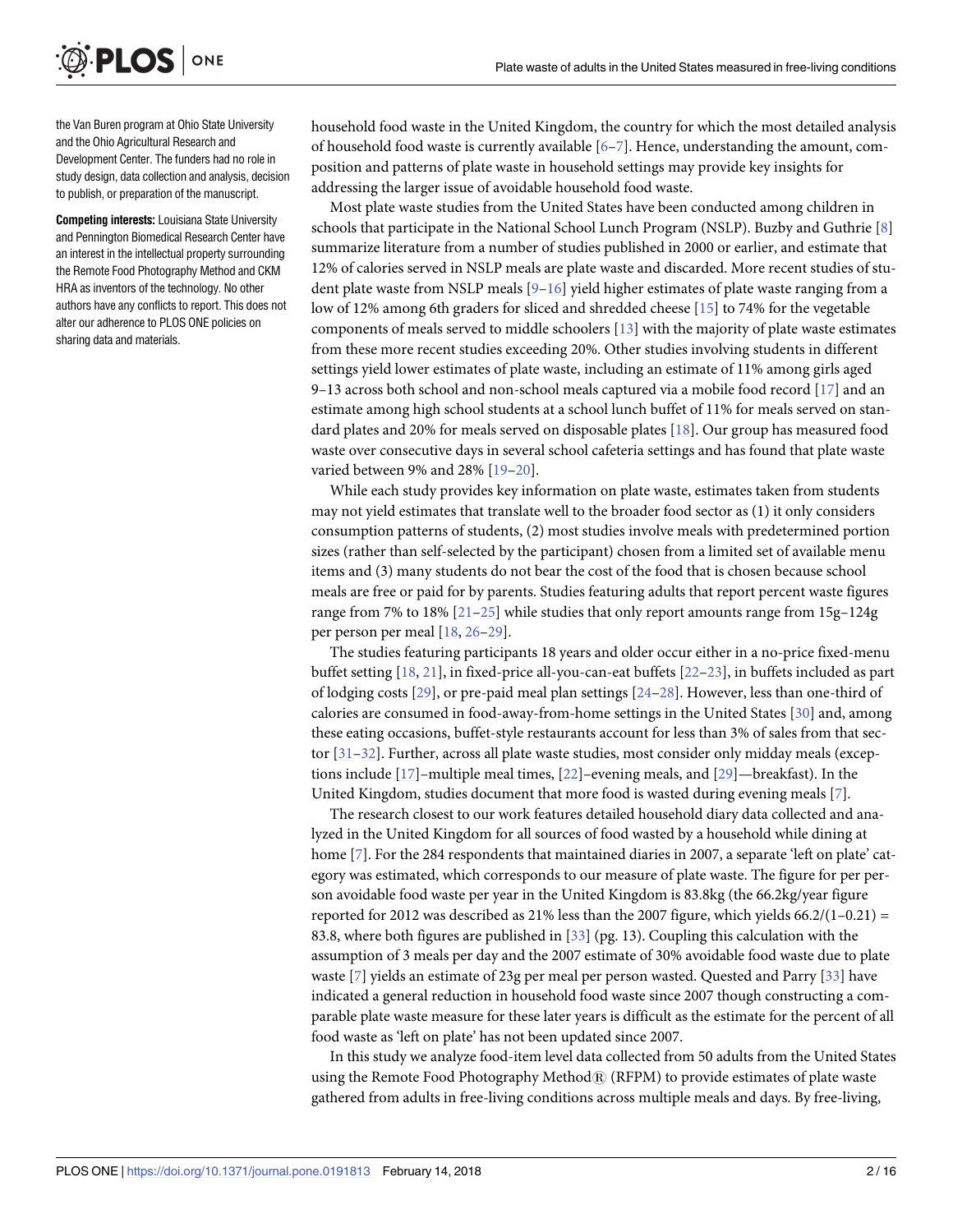<span id="page-2-0"></span>we mean that respondents recorded plate waste data as part of their normal day-to-day routine featuring food selections chosen from foods acquired in their normal manner rather than in a meal setting designed by the researcher. Respondents had no direction from the researcher concerning the types or amounts of food selected nor was data collection limited to settings in which food selection was constrained by institutional demands, e.g., school cafeterias or limited-menu buffets, or restricted to only meals eaten at home, e.g., household food waste diaries. In addition, we have data recorded using the same method from two meals prepared and provided by the researchers to each respondent in a laboratory setting. Hence, we have the first known instance where plate waste is recorded for the same respondents both in free-living and lab conditions.

#### **Materials and methods**

#### **Measurement**

Data were collected from participants during all eating occasions over approximately one week in participants' free-living conditions; this includes all times of day, weekends as well as weekdays, and food at home as well as food away from home. Data were also collected at two meals provided during laboratory-based sessions. The data were acquired via the RFPM $@$ , which has been previously described and validated [\[34–35](#page-15-0)]. Briefly, participants used smartphones to capture images of their food selection before each eating episode and plate waste after each eating episode including any instances of multiple servings (e.g., second helpings) and any episodes involving beverages that contained calories. Data acquisition is monitored in near real-time. If respondents fail to send data over a certain length of time the researchers contact and prompt the respondent to fill in a paper diary entry that is later integrated into the data file. For this sample, we found that such back-up methods were used on about 10% of days and accounted for about 10% of the energy intake estimates. Importantly, we found that the data, which includes the back-up method data, were complete since we tested energy intake estimated with food photography to the doubly labeled water technique and found the error to be very small (less than 4%) [\[35\]](#page-15-0). If the identity of the food was not clear from the image, participants identified the food within the smartphone app to facilitate our linking of the food to a nutrient database, namely, the United States Department of Agriculture's Food and Nutrient Database for Dietary Studies (USDA FNDDS version 3.0 [[36](#page-15-0)] was in use when these data were collected). The first number of the FNDDS food code designates the food group of the food item. The USDA has nine food groups which include: (1) milk and milk products, (2) meat, poultry, fish and mixtures, (3) eggs, (4) legumes, nuts and seeds, (5) grain products, (6) fruits, (7) vegetables, (8) fats, oils, and salad dressings, and (9) sugars, sweets, and beverages.

Compared to alternative approaches such as written food diaries, participant burden is reduced as participants need only capture and send cell-phone photos of their plates before and after eating, and these procedures are now streamlined via the SmartIntake $\mathbb{R}$  app. The photos are automatically received by our server for analysis, where the research team uses a computer-assisted approach to identify a match for each food in a nutrient database and estimates portion size based on established and validated procedures [\[34](#page-15-0), [35,](#page-15-0) [37](#page-15-0), [38](#page-15-0)]. The analyst enters the portion size for food selection and plate waste, and the computer system calculates the energy and nutrient composition for food selection, plate waste, and food intake, where food intake is calculated as selection minus waste.

Participants were also asked to come to the research center two times to consume laboratory meals. These meals were weekday lunches where participants were asked to take a picture of their food selection and plate waste. Participants were instructed to eat normally prior to arrival; neither meal occurred during the free-living conditions data collection period. At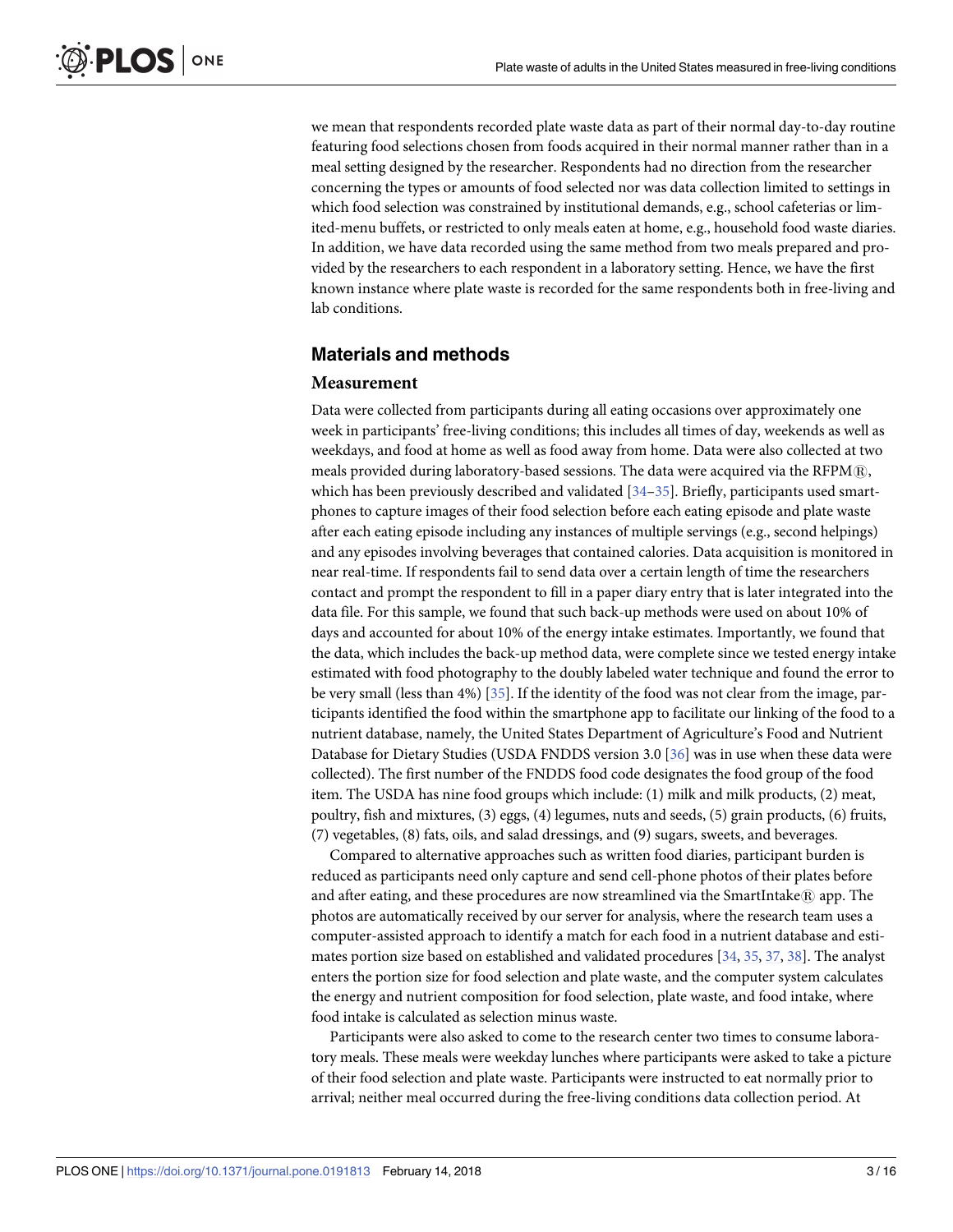enrollment, participants selected from a limited offering of sandwiches with different types of lunchmeat and condiments, and they selected a beverage. Thus, lunch meat sandwiches (ranging from 230 g to 315 g with 83% being modal at 315 g, and ranging from 499 kcal to 626 kcal with 36% being modal at 587 kcal)) and drinks (ranging from 0 g to 1040 g with 37% being modal at 208 g, and ranging from 0 kcal to 208 kcal with the 24% being modal at 7 kcal) varied based on the preferences of the participant. The meals also consisted of a fixed amount of pretzels (Rold Gold; 42.5 g, 161.5 kcal)), fruit cup (113 g, 64.4 kcal), and cookies (Famous Amos; 56 g, 272.7 kcal). 44 of the 50 respondents participated in both meals.

#### **Sampling**

The study sample includes 50 adults age 18 to 65 years recruited from the Baton Rouge, Louisiana region. Participants were generally healthy and were not diagnosed with chronic health conditions or diseases, including diabetes, cardiovascular disease, and cancer. Participants were also free of medication use that affected body weight and were weight stable  $(\leq 500$ g weight change over approximately one week).

#### **Analysis**

Results are analyzed in Stata (version 14.2). Demographic variables available include gender, age, race and Body Mass Index where summary statistics for these variables are listed in Table 1. The BMI measurement used in this analysis is calculated on the day prior to initiating RFPM $@$  using height and weight captured in a clinical research unit on a calibrated stadiometer and scale.

Food item variables include the number of servings selected, grams selected, caloric density (calories per serving), the FDNNS food group, and the percentage of energy from protein, fat, and carbohydrates. The definition of servings for each type of food is based upon the most appropriate portion size image that, in some instances, leads to a high serving count for a small amount of food (e.g., an individual baby carrot is counted as one serving). Thus servings are not necessarily manufacturer standard servings nor USDA standard servings, but are likely the

| Characteristic |                            | $%$ or Mean $\pm$ S.E |
|----------------|----------------------------|-----------------------|
| Gender         |                            |                       |
|                | Male $(\%)$                | 12                    |
|                | Female (%)                 | 88                    |
| Age (years)    | $18-29(%)$                 | 26                    |
|                | $30 - 49$ (%)              | 38                    |
|                | $50 + (%)$                 | 36                    |
|                | Mean                       | $41.0 \pm 1.8$        |
| Race           | White (%)                  | 62                    |
|                | African American (%)       | 38                    |
| Days           | # of days of data recorded | $5.48 \pm 0.16$       |
| Height (cm)    | Male                       | $178.0 \pm 72.7$      |
|                | Female                     | $162.2 \pm 24.4$      |
| Weight (kg)    | Male                       | $99.4 \pm 40.6$       |
|                | Female                     | $82.0 \pm 12.4$       |
| BMI $(kg/m2)$  | Male                       | $30.9 \pm 12.6$       |
|                | Female                     | $31.2 \pm 4.7$        |

**Table 1. Summary statistics by participant (N = 50).**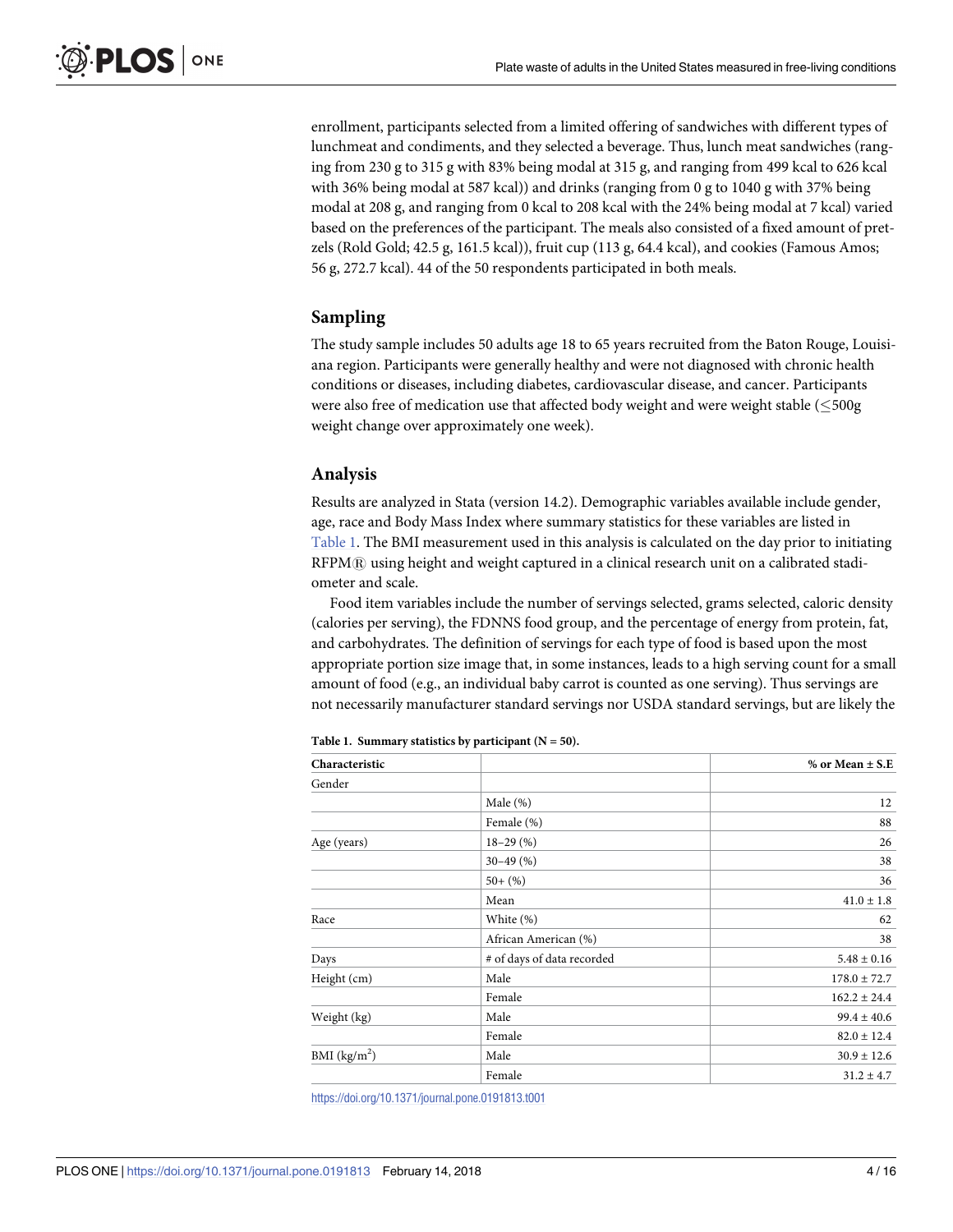<span id="page-4-0"></span>standard that allows for the best portion size estimation (i.e. a smaller portion will likely have a smaller serving whereas a larger portion will likely have a larger serving). Summary statistics for food-level items are presented in Table 2 ( $n = 2,400$  where 22 of the original 2,422 observations are omitted due undocumented quantities of the food selected). Pairwise group differences are tested with a *t*-test constructed with robust standard errors clustered at the subject level. Multivariate analysis explaining the waste amount is performed via a censored (tobit) regression analysis, which is estimated via maximum likelihood and features standard errors clustered at the subject level. A censored regression analysis is chosen because the dependent variable features a high percentage of zeros, which is known to bias regression coefficients estimated via ordinary least squares.

| <b>Variables</b>                    | Mean or % | <b>SD</b> | Min          | Max  |
|-------------------------------------|-----------|-----------|--------------|------|
| Per Food Item                       |           |           |              |      |
| Plate waste $(g)$                   | 5.63      | 37.32     | $\Omega$     | 1107 |
| Food taken (g)                      | 169.96    | 219.00    | 1.82         | 2952 |
| Plate waste (kcal)                  | 7.69      | 43.06     | $\Omega$     | 610  |
| Food taken (kcal)                   | 233.42    | 244.91    | 1.08         | 2786 |
| % Plate waste*                      | 2.5       | 11.62     | $\Omega$     | 100  |
| % Items featuring any plate waste   | 5.83      | 0.23      | $\Omega$     | 100  |
| % items that are a liquid           | 15.79     | 0.36      | $\theta$     | 100  |
| # of servings selected per item     | 1.86      | 2.35      | 0.2          | 50   |
| Calories/serving                    | 157.57    | 153.65    | 1            | 1477 |
| Food code group (% of Items)        |           |           |              |      |
| 1. Milk and milk products           | 15.17     |           |              |      |
| 2. Meat, poultry, fish and mixtures | 19.58     |           |              |      |
| 3. Eggs                             | 1.08      |           |              |      |
| 4. Legumes, nuts, and seeds         | 2.17      |           |              |      |
| 5. Grain products                   | 25.58     |           |              |      |
| 6. Fruits                           | 6.33      |           |              |      |
| 7. Vegetables                       | 14.41     |           |              |      |
| 8. Fats, oils, and salad dressings  | 4.62      |           |              |      |
| 9. Sugars, sweets, and beverages    | 11.04     |           |              |      |
| % Calories as Fat                   | 34.90     | 27.4      | $\Omega$     | 100  |
| % Calories as Protein               | 14.51     | 14.66     | $\Omega$     | 91   |
| % Calories as Carbs                 | 48.61     | 31.48     | $\bf{0}$     | 100  |
| Per Day                             |           |           |              |      |
| Items selected                      | 8.84      | 3.02      | 3.5          | 15.2 |
| Calories selected                   | 2044.53   | 728.24    | 862          | 3545 |
| Calories consumed                   | 1977.20   | 701.87    | 783          | 3411 |
| Calories as plate waste             | 67.32     | 99.10     | $\mathbf{0}$ | 569  |
| % Plate waste*                      | 3.3       |           |              |      |

**Table 2. Summary statistics during free-living conditions.**

N = 2400. Food Code groups correspond to the nine food groups in the United States Department of Agriculture's Food and Nutrient Database for Dietary Studies (FNDDS version 3.0).

Mean % plate waste differs between the per item and per day calculation because the per-item mean is an unweighted average across items while the per-day mean is a weighted mean across items consumed each day where item size serves as the weight factor.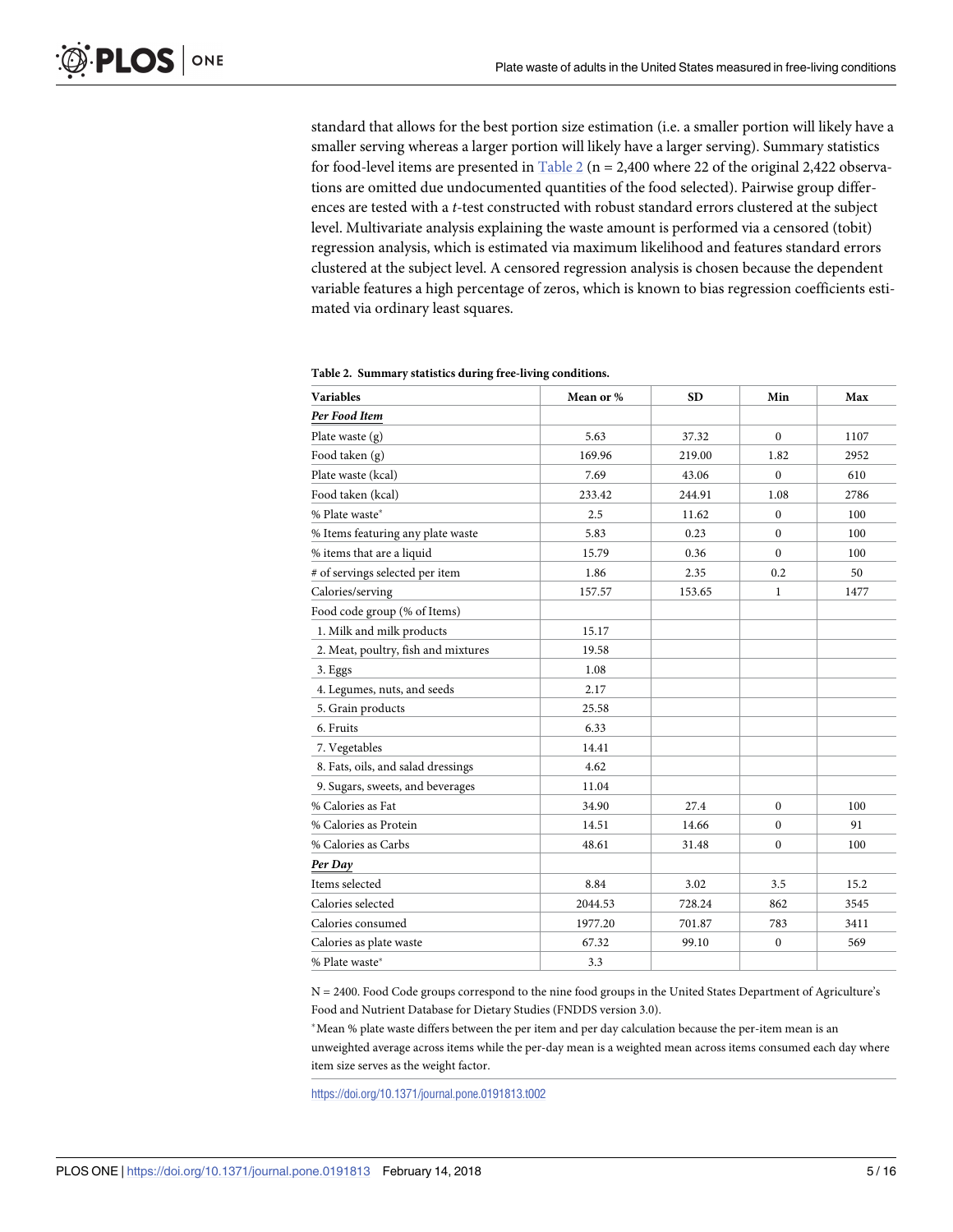<span id="page-5-0"></span>

**Fig 1. Amounts (g) and % wasted during free-living conditions.**

#### **Ethics statement**

This study was approved by the Pennington Biomedical Research Center (PBRC) Institutional Review Board and were registered at clinicaltrials.gov NCT 01678885. All participants signed informed consent forms after being briefed on the study and having all questions answered by research staff.

#### **Results**

Average per-item plate waste was 5.63g (95% confidence interval 4.13g to 7.12g) and 7.69 kcals [\(Table](#page-4-0) 2), which constituted an average of 2.5% of the amount served. 6% of all items served generated plate waste. Of the items served 16% were classified as liquids while 26% were grain products, 20% were meat, poultry, fish and mixtures, 15% milk and milk products, 14% vegetables, 11% sugars, sweets, and beverages and 6% fruits. Figs  $1$  and  $2$  display total waste and



https://doi.org/10.1371/journal.pone.0191813.g002

https://doi.org/10.1371/journal.pone.0191813.g001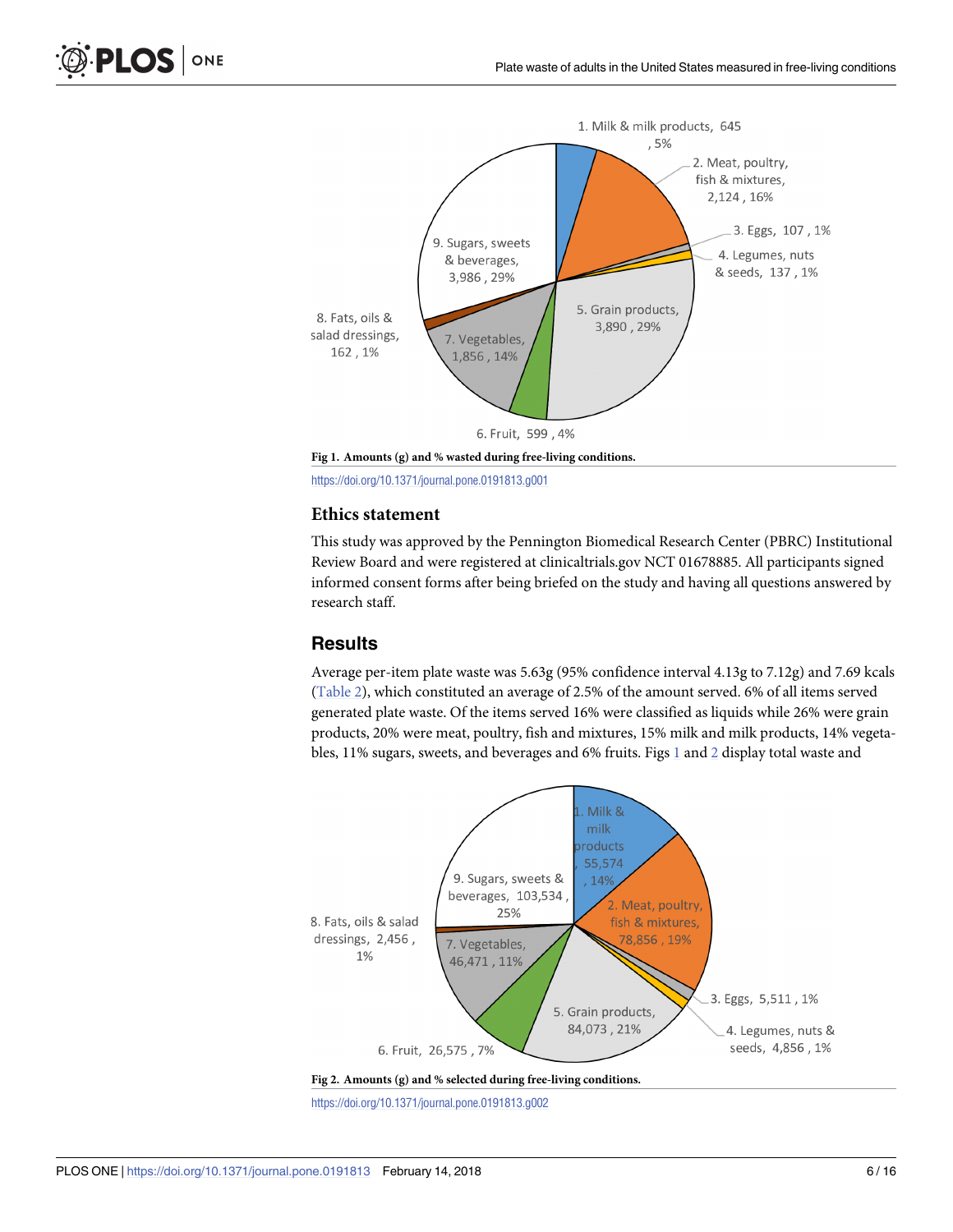<span id="page-6-0"></span>selection by food category. The greatest waste amounts across the sample are classified as sugars, sweets and beverages (29.5%) followed by grain products (28.8%), meat, poultry, fish and mixtures (15.7%) and vegetables (13.7%). The largest constituent of waste attributable to sugars, sweets and beverages is waste from sugar-sweetened drinks, which constitutes 82% of the waste in this food group in this sample.

Across the 2,400 items of food selected by the 50 participants during the course of the study, the average item consisted of 1.86 servings (233 kcals and 170g, [Table](#page-4-0) 2). For the average item, the calories were constituted as 14.5% protein, 34.9% fat, and 48.6% carbohydrate. An average of 8.8 items were selected each day for an average daily selection of 2,044.5 kcal with 67.3 kcal or 3.3% of selected energy resulting in plate waste and average daily intake of 1,977.2 kcal. Note that the 2.5% plate waste figure from the per-item statistics is smaller than the 3.3% daily figure because the different implicit weighting approaches to calculating the two figures. Specifically, the per-item figure is an average kcals across items where larger and smaller items receive equal weighting whereas 3.3% is a daily figure in which items containing more total calories are implicitly weighted more heavily in the calculation.

Pairwise comparisons of the amount of plate waste by demographic groups is presented in Table 3 as are correlation coefficients for the continuous variables of age and BMI. No differences or correlations are significant at the 5% level. Pairwise comparisons by food groups versus items outside of the listed food group are presented in [Table](#page-7-0) 4 (top panel). Milk and milk products featured lower amounts of plate waste than other items.

Items where more than one serving is selected yield greater amounts of plate waste than do items where a single serving or less is selected. Items with caloric density above the sample

|                                     | ${\bf N}$ | Plate waste g  | $\boldsymbol{p}$ |
|-------------------------------------|-----------|----------------|------------------|
| Category                            |           |                |                  |
| Male                                | 343       | 4.02<br>(1.37) | 0.467            |
| Female                              | 2057      | 5.90<br>(0.86) |                  |
| $< 50$ years                        | 1407      | 5.25<br>(1.07) | 0.616            |
| $\geq 50$ years                     | 993       | 6.16<br>(1.04) |                  |
| $BMI < 30$ kg/m <sup>2</sup>        | 827       | 5.00<br>(0.99) | 0.955            |
| $\text{BMI} \geq 30 \text{ kg/m}^2$ | 1573      | 5.95<br>(1.04) |                  |
| White                               | 1547      | 4.53<br>(0.93) | 0.183            |
| Non-white                           | 846       | 7.61<br>(1.33) |                  |

**Table 3. Per-Item plate waste by subject demographics.**

*Pairwise Correlation Coefficients*

| $\cdots$<br>cals<br>. | 0.000.               | $\overline{a}$<br>0.7<br>$^{\prime}$ / 0 |
|-----------------------|----------------------|------------------------------------------|
| Div11 (ng/m)          | 0.01<br><b>0.010</b> | 779<br>0.7                               |

Top panel features category means (standard errors). *p*-values correspond to *t-*tests between category means based on standard errors clustered at the participant level. Bottom panel features pairwise correlation coefficients between the continuous variables and the plate waste measures where the *p*-values are based on standard errors clustered at the participant level against the null of zero correlation.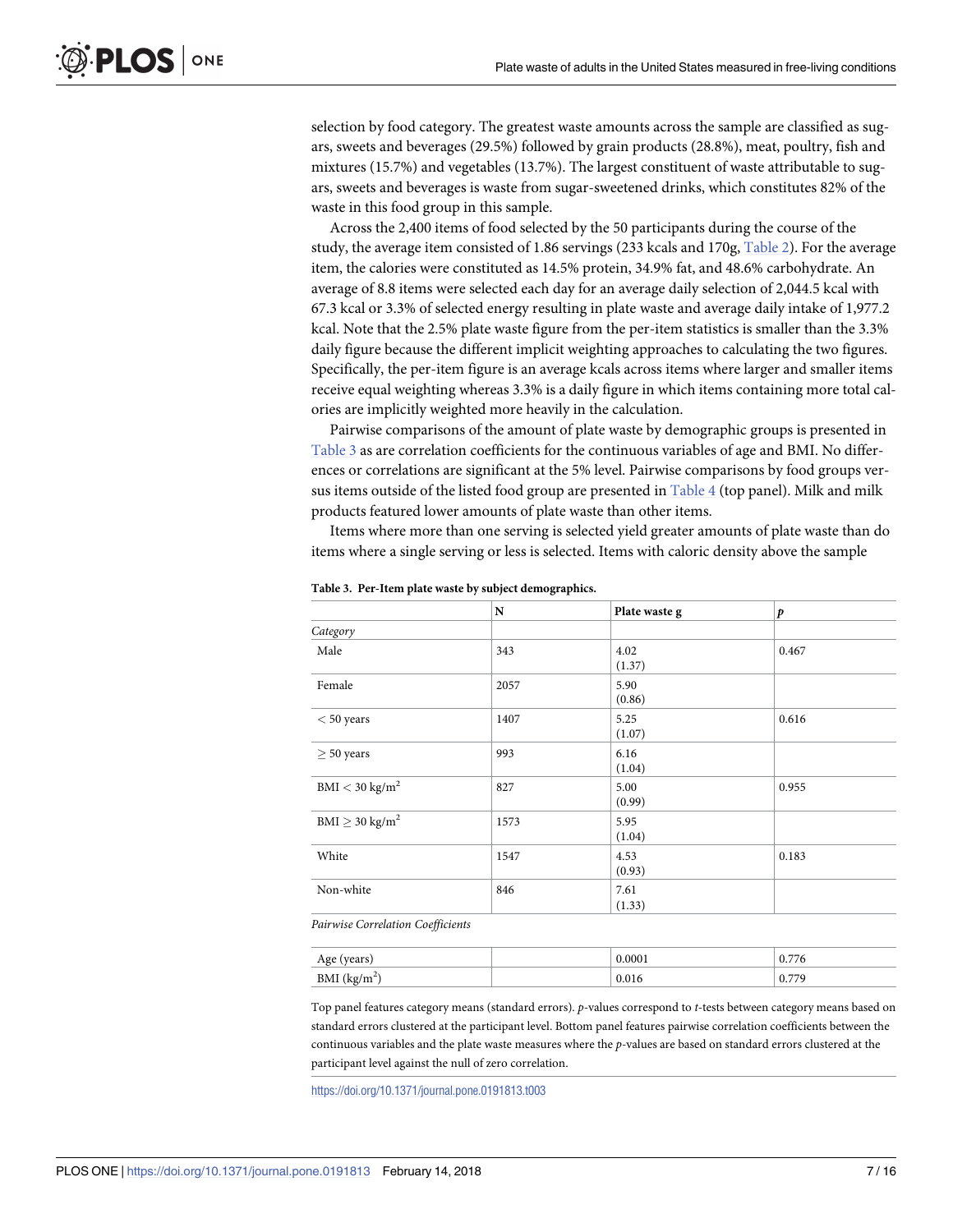<span id="page-7-0"></span>

| Group                               | N    | Mean Plate Waste (g) | p     |
|-------------------------------------|------|----------------------|-------|
| Liquids                             | 379  | 12.67<br>(3.93)      | 0.741 |
| Food Code Groups                    |      |                      |       |
| 1. Milk and milk products           | 364  | 1.77<br>(0.86)       | 0.004 |
| 2. Meat, poultry, fish and mixtures | 470  | 4.52<br>(1.00)       | 0.615 |
| 3. Eggs                             | 26   | 4.12<br>(4.12)       | 0.676 |
| 4. Legumes, nuts, and seeds         | 52   | 2.64<br>(1.59)       | 0.826 |
| 5. Grain products                   | 614  | 6.34<br>(1.30)       | 0.098 |
| 6. Fruits                           | 152  | 3.94<br>(2.59)       | 0.135 |
| 7. Vegetables                       | 346  | 5.36<br>(1.27)       | 0.470 |
| 8. Fats, oils, and salad dressings  | 111  | 1.46<br>(0.39)       | 0.805 |
| 9. Sugars, sweets, and<br>beverages | 265  | 15.04<br>(5.33)      | 0.345 |
| Servings Selected > 1               | 944  | 9.89<br>(1.80)       | 0.000 |
| Cal/serving > 119                   | 1194 | 8.66<br>(1.39)       | 0.001 |
| % Cal as Protein > 35%              | 1200 | 5.17<br>(0.79)       | 0.578 |
| % Cal as Fat $> 9\%$                | 1207 | 3.79<br>(0.60)       | 0.411 |
| $\%$ Cal as Carb $>48\%$            | 1200 | 7.25<br>(1.39)       | 0.300 |
| <b>Correlation Coefficients</b>     |      |                      |       |
| Servings Selected                   |      | 0.041                | 0.039 |
| Grams Selected                      |      | 0.220                | 0.003 |
| Cal/serving                         |      | 0.045                | 0.001 |
| % Cal as Protein                    |      | $-0.019$             | 0.671 |
| % Cal as Fat                        |      | $-0.064$             | 0.230 |
| % Cal as Carb                       |      | 0.068                | 0.311 |

#### **[Table](#page-6-0) 4. Plate waste by item type and content.**

Top panel features means (standard errors) in columns 3. Liquids include items from several of the food code categories, including milk, fruits and beverages. *p*-values in column 4 are from *t-*tests that use standard errors clustered at the subject level and are robust to non-normal distributions. Bottom panel features pairwise correlation coefficients between the continuous variables and the plate waste measures where the *p*-values are based on standard errors clustered at the participant level against the null of zero correlation.  $p$ -values  $\leq 0.05$  are bolded.

https://doi.org/10.1371/journal.pone.0191813.t004

median (*>* 119 kcal/serving, e.g., beef steak, pizza, lamb chop) are wasted in larger amounts than other items. Correlational analyses between plate waste and the continuous variables (bottom panel, Table 4) largely confirms the insights drawn from the group analysis in the top panel and reveals a significant correlation between amount of plate waste and grams selected.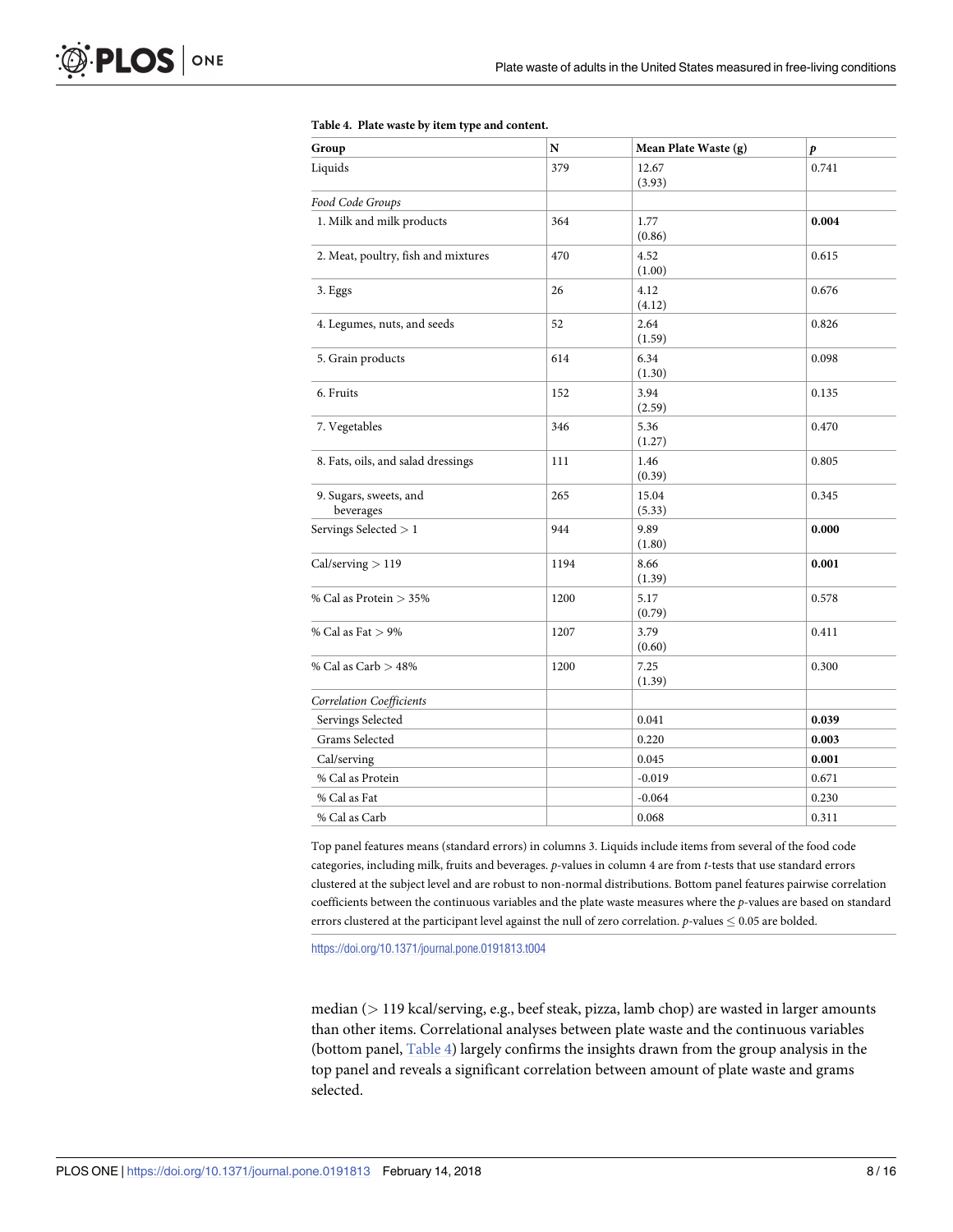| Covariate                           | Plate Waste (g)   |
|-------------------------------------|-------------------|
| Age                                 | 1.778             |
|                                     | (0.166)           |
| BMI                                 | $-1.321$          |
|                                     | (0.563)           |
| Female                              | 44.647            |
|                                     | (0.148)           |
| African American (White omitted)    | 47.132            |
|                                     | (0.183)           |
| Servings Taken per item             | 6.837             |
|                                     | (0.070)           |
| Grams Taken per item                | 0.200             |
|                                     | (0.025)           |
| Cal/serving                         | 0.088<br>(0.146)  |
|                                     |                   |
| Liquids                             | 26.848<br>(0.575) |
| Food Code Group (group 1 omitted)   |                   |
|                                     |                   |
| 2. Meat, poultry, fish and mixtures | 98.083<br>(0.051) |
| 3. Eggs                             | 27.531            |
|                                     | (0.804)           |
| 4. Legumes, nuts, and seeds         | 120.581           |
|                                     | (0.115)           |
| 5. Grain products                   | 148.700           |
|                                     | (0.004)           |
| 6. Fruits                           | 52.054            |
|                                     | (0.408)           |
| 7. Vegetables                       | 152.457           |
|                                     | (0.002)           |
| 8. Fats, oils, and salad dressings  | 143.886           |
|                                     | (0.028)           |
| 9. Sugars, sweets, and beverages    | 87.994            |
|                                     | (0.136)           |
| % Cal as Protein                    | 0.824             |
|                                     | (0.372)           |
| % Cal as Fat                        | 0.235<br>(0.687)  |
|                                     |                   |
| Intercept                           | $-654.826$        |
| σ                                   | 228.699           |
| N                                   | 2400              |
| F(18, 2382)                         | 1.81              |
| McFadden Pseudo-R <sup>2</sup>      | 0.025             |

<span id="page-8-0"></span>

|  | Table 5. Censored regression results: Plate waste (g) per Item in free-living conditions. |  |  |  |  |  |
|--|-------------------------------------------------------------------------------------------|--|--|--|--|--|
|--|-------------------------------------------------------------------------------------------|--|--|--|--|--|

*p*-values based on standard errors clustered at the subject level listed in parentheses. *p*-values  $\leq 0.05$  are in bold. % Cal as Carb is omitted due to collinearity with % Cal as Protein and % Cal as Fat.

https://doi.org/10.1371/journal.pone.0191813.t005

Multivariate analysis (Table 5) confirms several pairwise insights, including that plate waste is significantly positively associated with the number of grams selected, and that milk and milk products (the omitted food group in the regression) are associated with significantly lower waste amounts than for vegetables; fats, oils, and salad dressings; and grain products.

[Table](#page-9-0) 6 features summary statistics from the laboratory meals. The meals featured an average serving of 1136 calories. Solid plate waste averaged 203g (95% confidence interval, 185.7g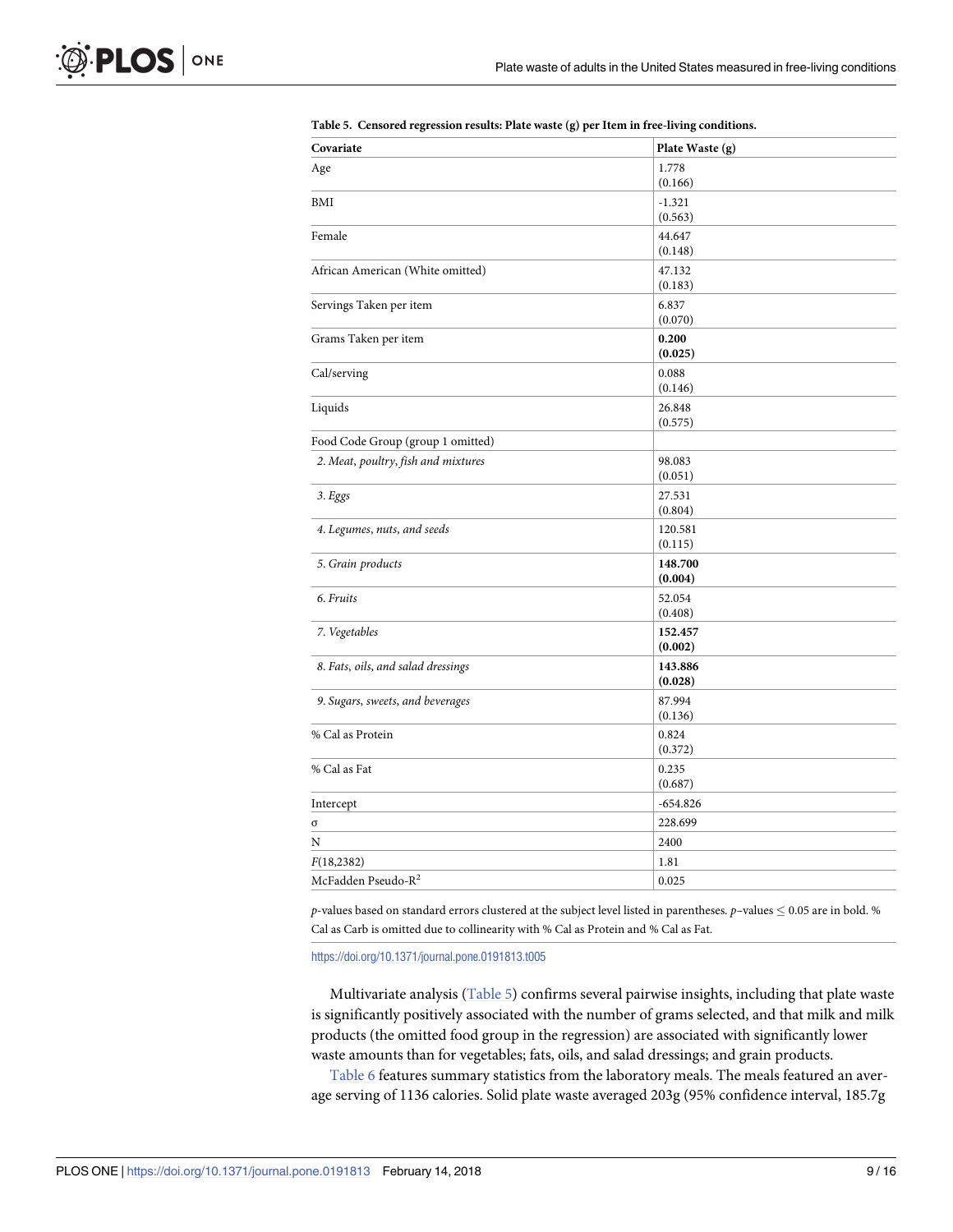| Measure                                         | Mean    | <b>Standard Error</b> |
|-------------------------------------------------|---------|-----------------------|
| Amount solid plate waste per meal (g)           | 203.25  | 8.83                  |
| Amount solid plate waste per meal (kcal)        | 531.33  | 21.03                 |
| Solid plate waste (%)                           | 39.06   | 1.68                  |
| Amount food served per meal (kcal)              | 1086.08 | 1.99                  |
| Amount food and liquid served per meal (kcal)   | 1136.40 | 5.53                  |
| Amount food and liquid consumed per meal (kcal) | 605.07  | 22.19                 |

#### <span id="page-9-0"></span>**[Table](#page-8-0) 6. Plate waste summary statistics from laboratory-based meals.**

N = 94 meals and 376 items, both taken from 50 subjects at one or two lab meals.

https://doi.org/10.1371/journal.pone.0191813.t006

to 220.8g) which was 531 kcal and 39% of the amount provided. Taking the difference yields an average caloric intake of 605 calories per meal. Table 7 includes the estimates from the censored regression model, which reveals that, in the lab meal setting, women leave more plate waste than men and that the fruit salad item (the omitted item in the regression) generated significantly less plate waste than all other meal items (drink, sandwich, pretzels and cookies).

### **Discussion**

The average level of plate waste recorded among the 50 participants in free-living conditions was 2.5% per item selected with a 95% confidence interval of 2.05% to 2.99%. Overall, 3.3% of selected food was left as plate waste. Both of these figures are lower than previously published plate waste estimates featuring adult samples (S1 [Table\)](#page-13-0). Qi and Roe [\[21\]](#page-14-0) find plate waste of 11% (41g) at a free buffet provided to survey respondents; Wansink and Van Ittersum [[22](#page-15-0)]

**Table 7. Censored regression results: Plate waste per item in lab meals.**

| Plate Waste (g)     |  |
|---------------------|--|
| 0.125<br>(0.766)    |  |
| $-0.771$<br>(0.375) |  |
| 43.335<br>(0.031)   |  |
| 3.825<br>(0.709)    |  |
|                     |  |
| 75.324<br>(0.002)   |  |
| 114.928<br>(0.000)  |  |
| 28.796<br>(0.005)   |  |
| 22.559<br>(0.029)   |  |
| $-21.354$           |  |
| 91.950              |  |
| 470                 |  |
| 20.03               |  |
| 0.02                |  |
|                     |  |

*p*-values based on standard errors clustered at the subject level listed in parentheses. *p*-values  $\leq 0.05$  are in bold.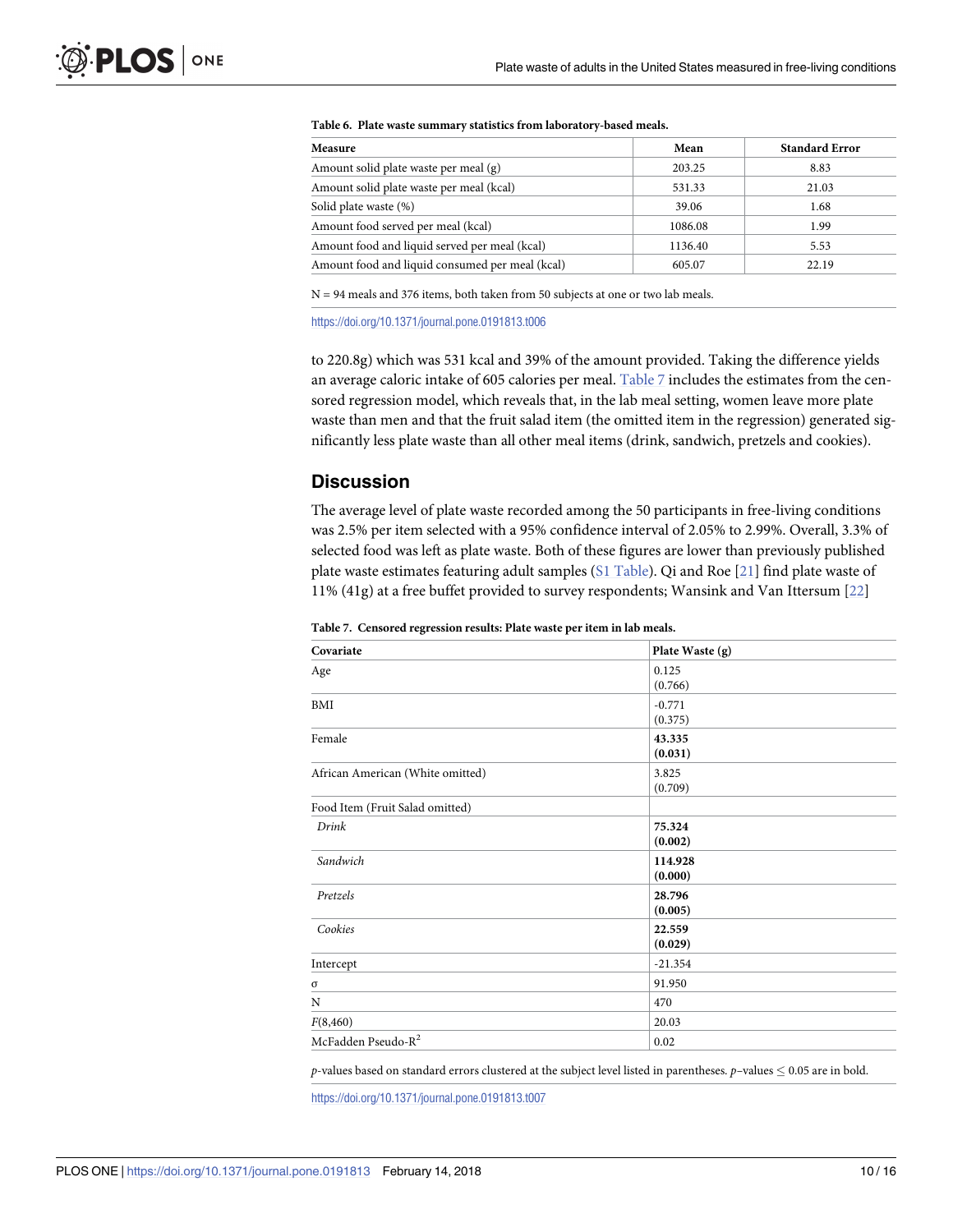<span id="page-10-0"></span>estimate plate waste between 8% and 14% among paying customers at an all-you-can-eat Chinese buffet; Just and Wansink [\[23\]](#page-15-0) estimate plate waste between 7% and 10% among customers paying half and full price at an all-you-can-eat pizza buffet; Freedman and Brochado [[24](#page-15-0)] find 18% plate waste for French fries in an all-you-can-eat university dining service; and Norton and Martin [[25](#page-15-0)] estimate 17% plate waste at a college dining hall. Other university plate waste studies [\[26–28\]](#page-15-0) yield estimates of the volume of waste in the range of 63g–124g per patron per meal. Hotel breakfast buffet guests are found to generate 15g of plate waste per patron [\[29\]](#page-15-0). The lowest point estimate from the reported extant studies is 7%, which is more than double the figures estimated for this sample.

This difference from previous estimates may be related to several factors that differentiate our work from previously published studies. First, this study tracks plate waste of participants across all meal occasions within a day over multiple days including weekend days. Most other studies focus on a single meal, usually lunch. Previous research in the United Kingdom finds that more household food waste is generated at the evening meal than during either midday or morning meals [[7\]](#page-14-0).

Second, and related to the first difference, this study collects data from the same individuals over multiple meal settings and multiple days. While some of the listed studies do sample the same adult population over multiple days (e.g.,  $[6, 7, 24-28]$  $[6, 7, 24-28]$  $[6, 7, 24-28]$  $[6, 7, 24-28]$ ) or the same population under different treatments (e.g., [18, Study 3A]), individual-level data was not tracked (though [[6\]](#page-14-0) provides some correlational analyses of waste versus household characteristics). Hence, our ability to cluster standard errors at the individual participant level improves the precision of statistics used for inference.

Third, this study tracked both food and beverage waste, whereas much of the previous work featuring adults generally focuses on solid foods only (exceptions include [\[6,](#page-14-0) [7](#page-14-0), [27](#page-15-0)]). We note that previous work focused on children in school lunch settings often tracks milk waste separately (e.g., [\[12,](#page-14-0) [13,](#page-14-0) [15,](#page-14-0) [16,](#page-14-0) [39\]](#page-15-0)). Given that caloric liquids accounted for 10.0% of wasted calories and 35.5% of wasted grams in our sample, it suggests methods should estimate beverage as well as solid food waste to provide the most comprehensive accounting of plate waste.

Fourth, the food selected by participants in the free-living portion of this study was not exclusively obtained from buffet or institutional settings. The buffet settings in the reported extant literature allow individuals to select as much as they care to eat either for a fixed price [\[22–23\]](#page-15-0), for free [[18](#page-14-0), [21](#page-14-0)] or as part of the rental of a hotel room [\[29\]](#page-15-0). The university studies occur in settings where meals are often pre-paid or all-you-can-eat [[24–28\]](#page-15-0), while the cost of hospital meals is likely included in overall medical expenses and item selection is likely limited due to medical and institutional constraints [[40](#page-15-0)]. Furthermore, studies from household diaries [\[6](#page-14-0), [7](#page-14-0)] omit meals consumed outside the house.

Another distinguishing characteristic of this study is the ability to connect plate waste data to individual characteristics. While we find no significant differences across demographic categories for items selected in free-living conditions, we do find that females leave significantly more plate waste than males in the lab meal, which is consistent with previous findings that women waste more food in dining settings (e.g., [[26](#page-15-0)]). It also suggests the method holds potential for providing additional insights if applied to larger sample sizes in which more detailed individual characteristics are assessed (e.g., income, labor market status, household size, awareness and attitudes towards food, food waste, food safety, sustainability, etc.).

The  $RFPMR$  used in this study has been validated as an accurate approach for measuring energy and nutrient intake among adults in free-living conditions, and a key element of this approach is the expert assessment of photographs of plate waste. The method permits analysis on an item-by-item basis and provides details concerning both the amount selected and the amount left by participants. The 2,400 items analyzed in this study are classified into 407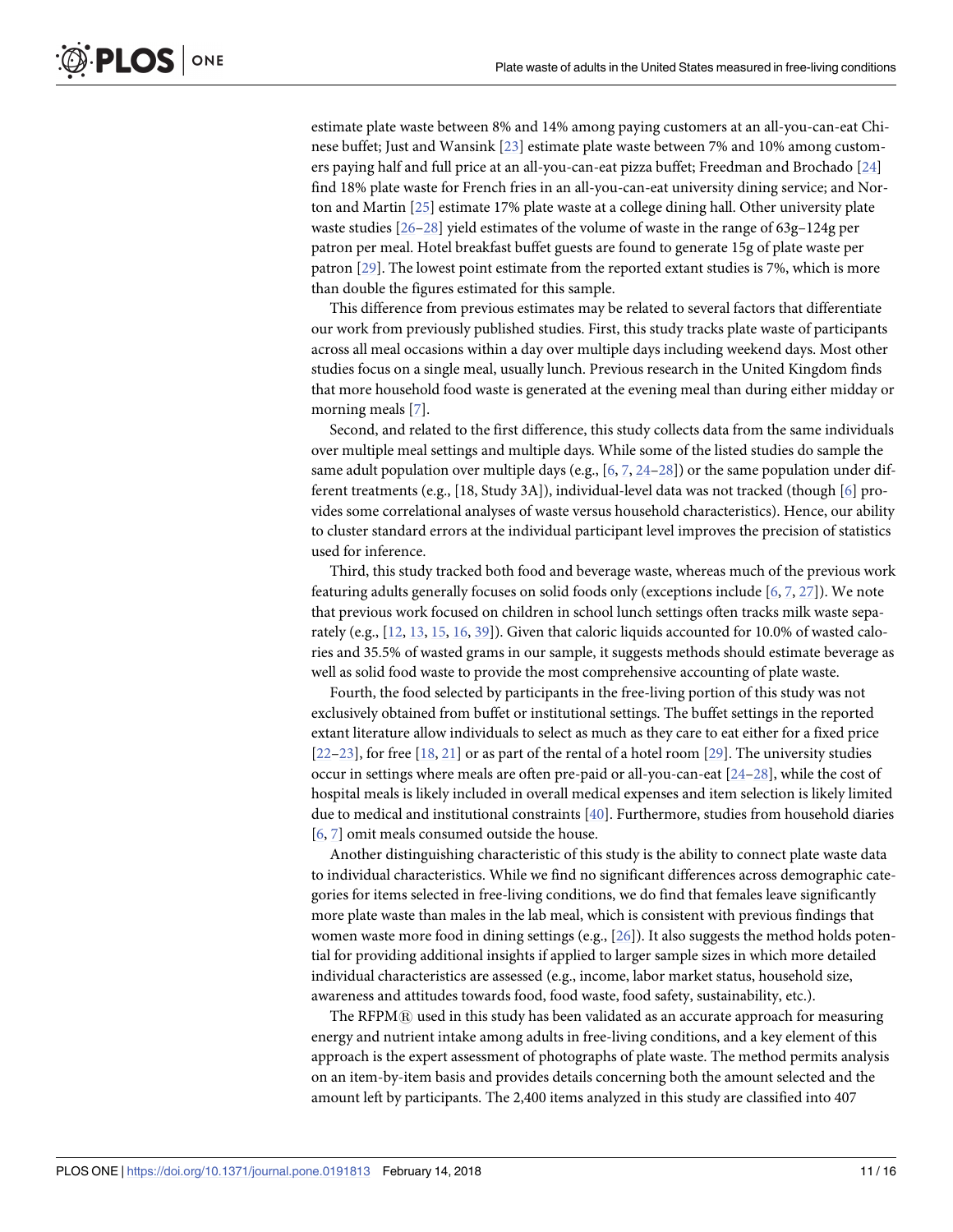<span id="page-11-0"></span>distinct standard food codes, which is linked via FNDDS to provide detailed nutrient profiles for each item. Most extant studies of adults were unable to capture this degree of granularity concerning selection and waste. Exceptions include household food waste diary studies [[6](#page-14-0), [7\]](#page-14-0), though food choices were not linked to detailed nutritional profiles for each item selected, and [\[24\]](#page-15-0), though their focus was limited to a single food item.

The significant positive association between the amount of food selected and the amount of plate waste is notable. From the univariate analysis [\(Table](#page-7-0) 4), we find that when more than one serving is selected the amount of plate waste is 3.5 times larger (9.89 g vs. 2.86 g) and that grams of food selected is significantly positively correlated with grams of plate waste  $(r = 0.22)$ . Both provide an indicator of the portion size selected by the subject. Larger portion sizes have been associated with greater consumption in a number of studies (e.g., [\[41\]](#page-15-0)). However, manipulations such as larger plate sizes that stimulate larger portion size selection in self-service settings are also associated with larger levels and percentages of plate waste [[22](#page-15-0)]. Also, in a study of children, we found that cafeteria specific factors, such as the provision of second servings, increased food selection and plate waste, but not food intake [[19](#page-14-0)]. The current study provides another source of evidence linking portion size and plate waste, and further supports the use of the RFPM $@$  and similar methods to: 1) quantify factors that affect food waste and/or intake, such as serving size or second servings, and 2) evaluate if policies and interventions are effectively changing food selection and other factors in an attempt to reduce food waste and/or intake.

There is significant literature on which types of food are the most likely to be found in household garbage collections with estimates of the percent of all purchases that end up in the garbage (e.g., [[6\]](#page-14-0)). For the case of England and Wales, the categories of food with the highest waste rates included salad (45.4%), bakery (30.7%) and fruit (26.3%). We find sugars, sweets, and beverages along with grain products to be the largest constituent of plate waste in our sample, with meats, vegetables and fruits constituting much smaller proportions. We note that estimates based on household food waste diaries [[6](#page-14-0), [7\]](#page-14-0) are more comprehensive measures of food waste that include plate waste as well as other reasons for waste such as preparation waste and over-purchases of goods. Conversely, the present study used the RFPM® to provide detailed data on the plate waste of individuals, and the data collection procedures would need to be modified to capture other food waste that occurs at an individual and household level, such as waste that occurs during food preparation, refrigerator/freezer and cabinet cleanouts, discarding spoiled foods, etc. Our team is currently developing an app to assess such waste, in addition to the disposition of that waste (i.e., garbage, sink disposal, compost, etc.).

We find that the waste amounts on a per-item basis for items in the vegetable; fats, oils and salad dressings; and grain products are relatively high compared to other food groups. Plate waste studies conducted in NSLP settings often find fruit and vegetable waste rates are among the highest categories of waste, e.g., [\[12,](#page-14-0) [13,](#page-14-0) [15,](#page-14-0) [16,](#page-14-0) [39\]](#page-15-0). Out of the 2400 items recorded by the participants, only 108 were classified as fruits and 197 as vegetables (though many of the mixtures also contained vegetables, e.g., sandwiches with lettuce). In NSLP settings, fruits and vegetables are often a required element of the meal and students often have little choice about the fruit of vegetable served nor the amount served. Among our participants, less than 25% of the total mass of food selected was classified in the FDNNS fruit or vegetable categories, hence the result that less than 20% of wasted food and drink was from fruits and vegetable may be expected.

Finally, we note that plate waste from free-living conditions was substantially lower than plate waste observed in a lab meal among the same sample respondents. This likely reflects differences in selection flexibility, where in free-living conditions sample respondents have normal levels of autonomy in selecting food amounts while in the lab meal they were provided a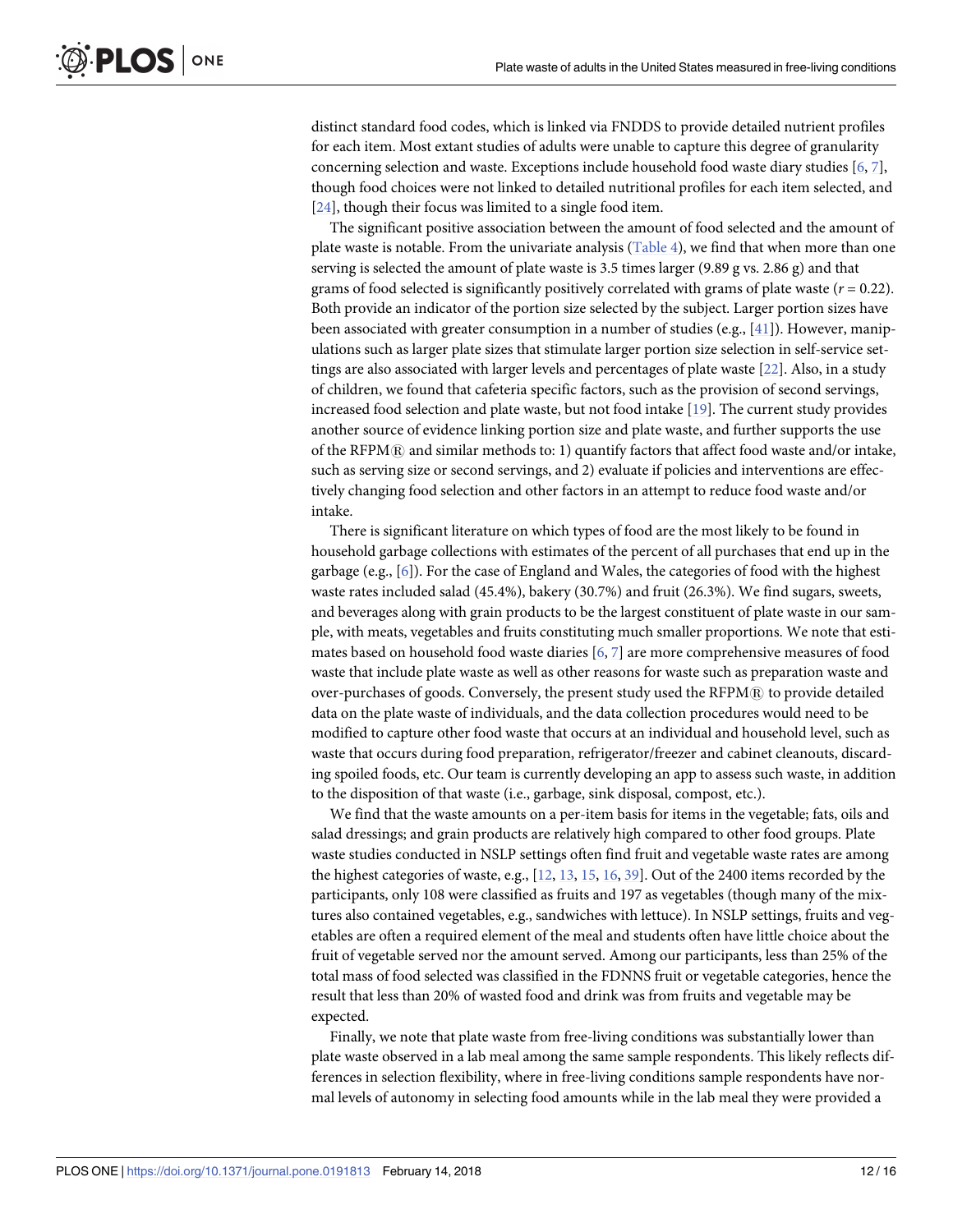<span id="page-12-0"></span>relatively fixed amount of food with little flexibility in altering the amount or components. Given normal differences in caloric intake between women and men and the fixed quantities provided to all respondents, the significantly larger percent of food returned as plate waste among women is not surprising and is similar to other results in the literature [[19](#page-14-0), [26](#page-15-0)]. This study features a proportion of female participants (88%) that is higher than population averages. The reason for the higher proportion of women was due to offering weight loss treatment for overweight or obese subjects following the data collection portion of this study, and we have found that women more frequently seek weight loss treatment.

### **Limitations**

We do not know if the measured plate waste in this study was discarded or stored for future consumption. If a large portion was stored for future consumption and then actually consumed, it would mean that even a smaller portion of served food goes unconsumed than we report. Given this possibility, we advise interpreting the plate waste figures as an upper bound on the amount of food wasted by our sample as plate waste. Further, this study did not capture food waste that occurs during food preparation and via refrigerator/freezer and cabinet cleanouts, discarding spoiled foods, etc.

The data from this sample obtained during free-living conditions is reported at the item level and day level, but is not associated with specific eating occasions (e.g., breakfast, lunch, snack) and does not distinguish between meals taken at home versus in dine-out settings. In addition, the data is limited in that we have only the information from a single individual rather than from all individuals in a household. Adding this type of information could allow for additional insights into which dining occasions and household types yield greater waste.

The test meal provided subjects in this study contained 1136 on average, which may be more calories than most of our subjects would select in naturalistic dine-out or cafeteria settings. While such calorie levels are not unusual for some popular dine-out settings (e.g., a Big Mac, large fries and large Coke at McDonalds contains 1,340 calories [[42](#page-15-0)]), it may not reflect typical waste levels the participants would normally create in dine-out settings. Finally, the sample is primarily female (88%), somewhat above national averages for BMI (30.9 vs. 28.7 for men and 31.2 vs. 29.2 for women, though Louisiana is frequently among the top five states for obesity rates), and drawn from the population of a single region, which inherently limits projections to national populations.

## **Conclusions**

Our study yields plate waste figures considerably lower than those in the previous published literature. Given the validity of the RFPM® for measuring food selection, plate waste, and food intake, we introduce the possibility that at least one component of total food waste (plate waste from individual eating occasions) is a smaller concern than previous thought and that a larger proportion of food waste occurs during food preparation and through discarding spoiled or unwanted food. Indeed, when our sample consumes a meal served to them in a laboratory setting with fixed quantities, the amount and percent of plate waste is substantially higher than those observed in free-living conditions and more in line with waste rates observed in National School Lunch Program settings where portion sizes and meal content are also not independently determined by the consumer. Our sample is small  $(n = 50)$ , primarily female and taken from a single region, however, and future measurement is needed to establish more robustly the typical levels and patterns of plate waste generated in a variety of eating occasions and settings. Our finding that plate waste in free-living conditions increases with portion size (grams selected) reinforces results from the literature and suggests that interventions aimed at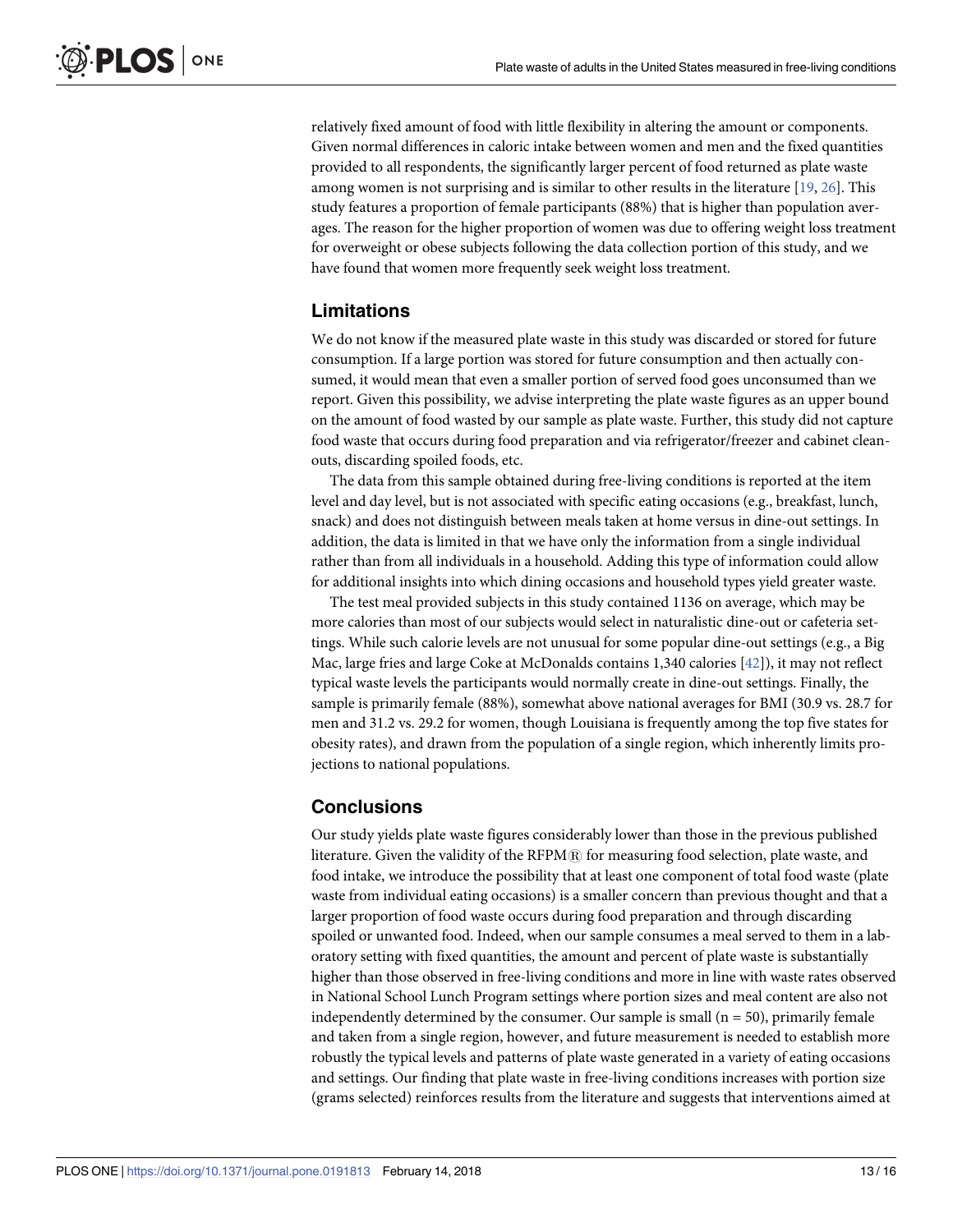<span id="page-13-0"></span>portion size control may warrant further investigation *vis a vis* possible implications for household food waste. While this study involved no manipulation concerning portion size, other studies that have manipulated plate size downward in an attempt to reduce portion size [[22](#page-15-0)] found incidental reductions in plate waste accompanied the reduced portion sizes driven by the manipulation.

We also note that total (Figs  $1$  and  $2$ ) and per-item (Tables  $4$  and  $5$ ) waste amounts for milk and milk products was lower than for other categories including sugars, sweets and beverages; meat, poultry, fish and mixtures; grain products; and vegetables. Fruit also featured a modest amount of total waste for this sample. This suggests that for these categories, which are often identified as area of concern in plate waste studies for National School Lunch Program plate waste studies, the amount of plate waste is mitigated in free-living settings among adults who, in our sample, are able to choose portion sizes and exact food items. If such a pattern is validated in other studies, it may suggest that dining context and possibly age (children vs. adults) is an important driver of plate waste with lower rates for produce items when the individual has greater control over the types and amount of produce and dairy products selected at a particular dining occasion. This may suggest avenues for limiting plate waste in dining occasions away from home, i.e., perhaps encouraging restaurants and cafeterias to offer a greater variety of portion sizes and allowing more choice of individual food items in cafeterias could lower plate waste generation. Finally, we note that plate waste is but one facet of a household's entire stream of food waste. Expanding these accurate and user-friendly methods available for food intake measurement into other aspects of household food waste warrants further exploration.

#### **Supporting information**

**S1 Table. Published plate waste studies featuring adult populations.** (DOCX)

**S1 File.** (CSV)

#### **Author Contributions**

**Conceptualization:** Brian E. Roe, H. Raymond Allen, Corby K. Martin. **Data curation:** Brian E. Roe, John W. Apolzan, Danyi Qi, Corby K. Martin. **Formal analysis:** Brian E. Roe, John W. Apolzan, Danyi Qi, Corby K. Martin. **Funding acquisition:** Brian E. Roe, Corby K. Martin. **Investigation:** John W. Apolzan, H. Raymond Allen, Corby K. Martin. **Methodology:** John W. Apolzan, Danyi Qi, H. Raymond Allen, Corby K. Martin. **Project administration:** Corby K. Martin. **Resources:** Corby K. Martin. **Software:** H. Raymond Allen. **Supervision:** Corby K. Martin. **Validation:** H. Raymond Allen, Corby K. Martin. **Visualization:** Brian E. Roe, Danyi Qi, Corby K. Martin. **Writing – original draft:** Brian E. Roe, Danyi Qi, Corby K. Martin.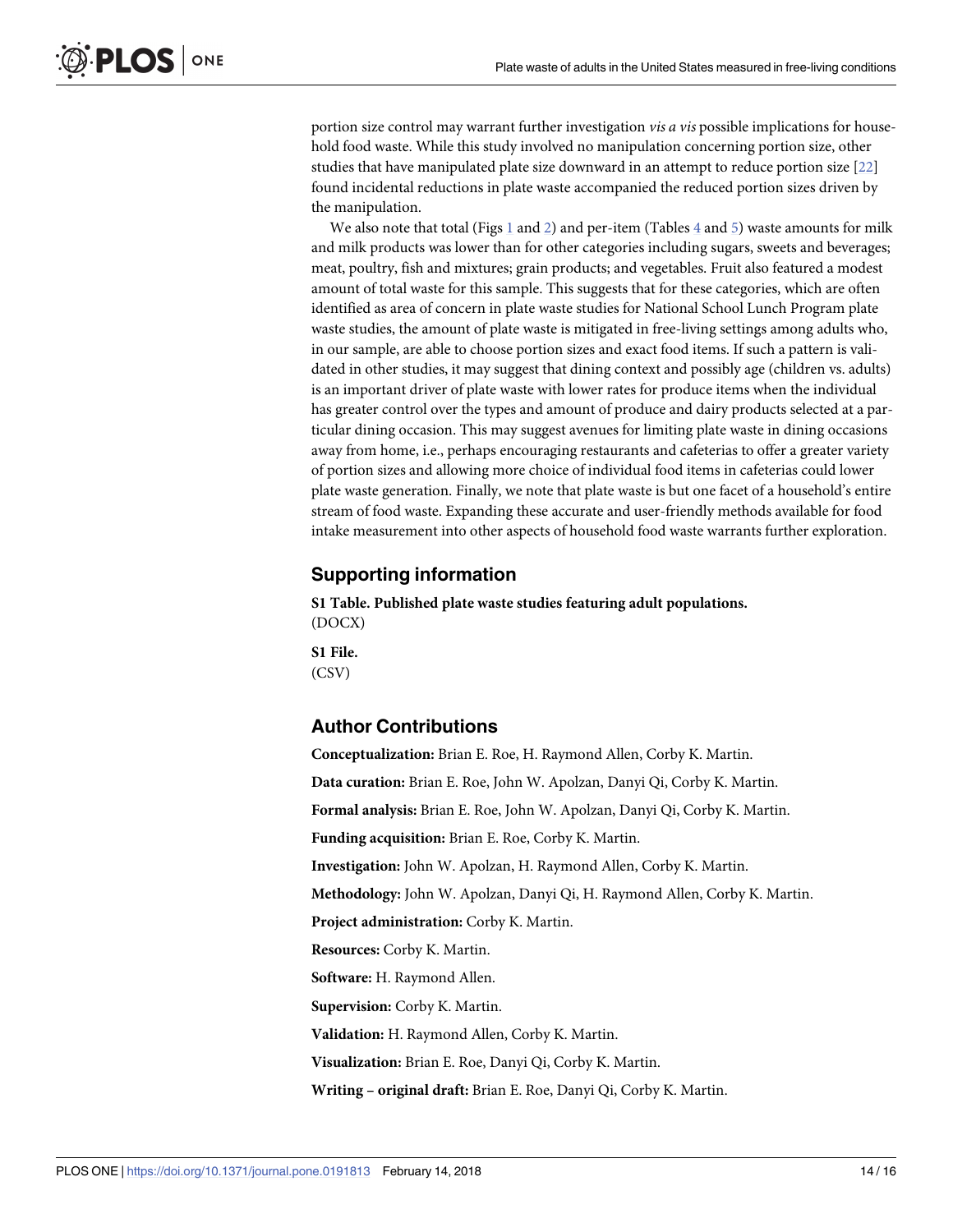<span id="page-14-0"></span>**Writing – review & editing:** Brian E. Roe, John W. Apolzan, Danyi Qi, H. Raymond Allen, Corby K. Martin.

#### **References**

- **[1](#page-0-0).** Okawa K. 2015. Market and trade impacts of food loss and waste reduction. 2015. Organisation for Economic Co-operation and Development, Agriculture and Fisheries Papers, No. 75, OECD Publishing, Paris.
- **2.** Parfitt J, Barthel M, Macnaughton S. Food waste within food supply chains: quantification and potential for change to 2050. Philosophical Transactions of the Royal Society of London B: Biological Sciences. 2010 Sep 27; 365(1554):3065–81. https://doi.org/10.1098/rstb.2010.0126 PMID: 20713403
- **3.** Quested TE, Marsh E, Stunell D, Parry AD. Spaghetti soup: The complex world of food waste behaviours. Resources, Conservation and Recycling. 2013 Oct 31; 79:43–51.
- **[4](#page-0-0).** Secondi L, Principato L, Laureti T. Household food waste behaviour in EU-27 countries: A multilevel analysis. Food Policy. 2015 Oct 31; 56:25–40.
- **[5](#page-0-0).** Gustavsson J, Cederberg C, Sonesson U, Van Otterdijk R, Meybeck A. Food losses and food waste: extent, causes and prevention. FAO, Rome. 2011.
- **[6](#page-1-0).** Ventour, L. The food we waste: Food waste report v2. United Kingdom: Banbury (UK): Waste and Resources Action Programme, 2008.
- **[7](#page-1-0).** Quested T, Murphy L. Household food and drink waste: a product focus. United Kingdom: Banbury (UK): Waste and Resources Action Programme. 2014.
- **[8](#page-1-0).** Buzby JC, Guthrie JF. Plate waste in school nutrition programs. The Journal of Consumer Affairs. 2002 Mar; 36(2):220–38.
- **[9](#page-1-0).** Adams MA, Pelletier RL, Zive MM, Sallis JF. Salad bars and fruit and vegetable consumption in elementary schools: a plate waste study. Journal of the American Dietetic Association. 2005 Nov 30; 105 (11):1789–92. https://doi.org/10.1016/j.jada.2005.08.013 PMID: 16256765
- **10.** Bergman EA, Buergel NS, Englund TF, Femrite A. The relationship of meal and recess schedules to plate waste in elementary schools. J Child Nutr Manag. 2004 Oct; 28(2):1–0.
- **11.** Byker CJ, Farris AR, Marcenelle M, Davis GC, Serrano EL. Food waste in a school nutrition program after implementation of new lunch program guidelines. Journal of nutrition education and behavior. 2014 Oct 31; 46(5):406–11. https://doi.org/10.1016/j.jneb.2014.03.009 PMID: 24857599
- **[12](#page-10-0).** Cohen JF, Richardson S, Austin SB, Economos CD, Rimm EB. School lunch waste among middle school students: nutrients consumed and costs. American journal of preventive medicine. 2013 Feb 28; 44(2):114–21. https://doi.org/10.1016/j.amepre.2012.09.060 PMID: 23332326
- **[13](#page-1-0).** Cohen JF, Richardson S, Parker E, Catalano PJ, Rimm EB. Impact of the new US Department of Agriculture school meal standards on food selection, consumption, and waste. American journal of preventive medicine. 2014 Apr 30; 46(4):388–94. https://doi.org/10.1016/j.amepre.2013.11.013 PMID: 24650841
- **14.** Ishdorj A, Capps O Jr, Storey M, Murano PS. Investigating the relationship between food pairings and plate waste from elementary school lunches. Food and Nutrition Sciences. 2015 Aug 11; 6(11):1029.
- **[15](#page-1-0).** Marlette MA, Templeton SB, Panemangalore M. Food type, food preparation, and competitive food purchases impact school lunch plate waste by sixth-grade students. Journal of the American Dietetic Association. 2005 Nov 30; 105(11):1779–82. https://doi.org/10.1016/j.jada.2005.08.033 PMID: 16256763
- **[16](#page-1-0).** Smith SL, Cunningham-Sabo L. Food choice, plate waste and nutrient intake of elementary-and middle-school students participating in the US National School Lunch Program. Public health nutrition. 2014 Jun; 17(6):1255–63. https://doi.org/10.1017/S1368980013001894 PMID: 23866827
- **[17](#page-1-0).** Panizza CE, Boushey CJ, Delp EJ, Kerr DA, Lim E, Gandhi K, et al. Characterizing Early Adolescent Plate Waste Using the Mobile Food Record. Nutrients. 2017 Jan 26; 9(2):93.
- **[18](#page-1-0).** Williamson S, Block LG, Keller PA. Of waste and waists: The effect of plate material on food consumption and waste. Journal of the Association for Consumer Research. 2016 Jan 1; 1(1):147–60.
- **[19](#page-1-0).** Martin CK, Newton RL, Anton SD, Allen HR, Alfonso A, Han H, et al. Measurement of children's food intake with digital photography and the effects of second servings upon food intake. Eating behaviors. 2007 Apr 30; 8(2):148–56. https://doi.org/10.1016/j.eatbeh.2006.03.003 PMID: 17336784
- **[20](#page-1-0).** Martin CK, Thomson JL, LeBlanc MM, Stewart TM, Newton RL, Han H, et al. Children in school cafeterias select foods containing more saturated fat and energy than the Institute of Medicine recommendations. The Journal of nutrition. 2010 Sep 1:jn-109.
- **[21](#page-1-0).** Qi D, Roe BE. Foodservice composting crowds out consumer food waste reduction behavior in a dining experiment, American Journal of Agricultural Economics forthcoming 2017.